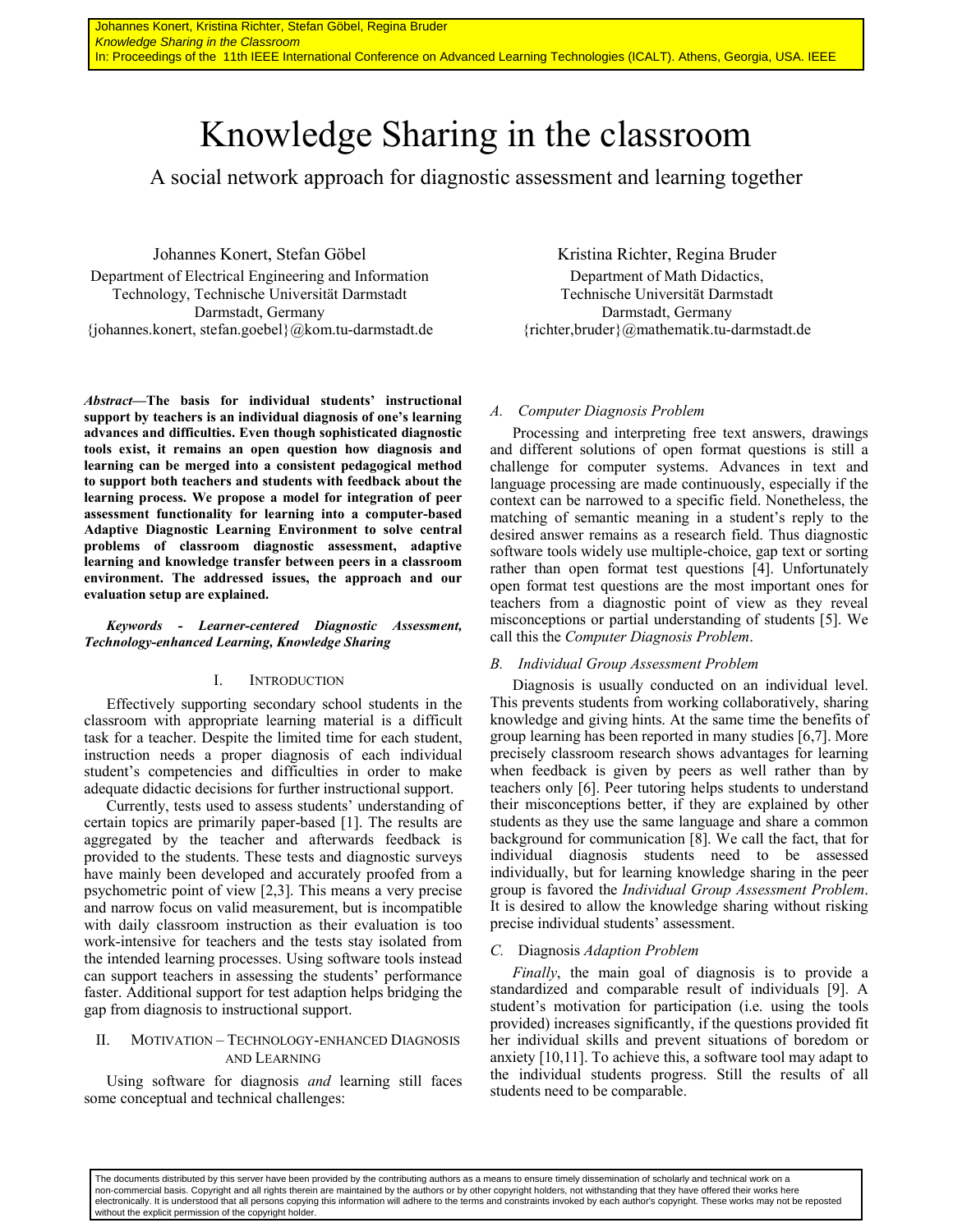We propose a system called PEDALE, as a novel approach addressing the above-mentioned problems by combining diagnosis and learning together with social networking principles for peer assessment and knowledge sharing between students. To the best of our knowledge no software with such an approach exists. The system uses a carefully reviewed and empirically validated didactic model of competence development and diagnosis resulting from a 3-year research project [12]. It comprises the competence development of lower secondary class students in the domain of "functions and graphs". Hence, PEDALE aims to be highly valuable for diagnosis (teacher's perspective) and understanding the own learning progress (students' perspective). In this paper, our main focus is on the concept and the evaluation setup.

#### III. SCENARIO AND CONCEPT

The proposed software PEDALE will be used by teachers during classroom instruction to get a detailed diagnosis about their students' competencies. The students are instructed to use the software within a fixed time period (e.g. 40 minutes, depending on test configuration) to solve the diagnostic tasks, each student at an individual computer.

#### *A. Using an Authoring and Player Environment*

Beside other application areas, the design of educational software faces the problem that the main experts (e.g. teachers) for the content used in the software are not programmers and vice versa. To decouple the dependencies during development a feasible approach is to provide authoring software for teachers to create content and configure the application behavior independently from programmers who otherwise would need to implement this. A second component is a player that displays the configured test interface and content to the students. In our project we extend an existing Authoring Tool [13] to be usable for the setup of diagnostic tests and the input of test questions fitting the used diagnostic model. The corresponding player [14] is extended accordingly to display the new interface elements

and adapt the test course. We decided to build on two components of our own research group, because they are easily extendable and proved their flexibility in several projects [15]. By this approach we benefit from two key advantages: (1) the use of an authoring environment for teachers makes it easy to create class-specific e-learning content and can lead to better learning results [14], (2) the use of a software-based player component provides a comfortable way for data retrieval for retrospect diagnostic purposes. Real-time results, quantitative and qualitative measures can be displayed in a specific teacher's view optimized for supervision, as well as in a student's view comprising his individual quantitative and qualitative measures.

A diagram of the software components with their key functionality and the data flow are displayed in Fig. 1. The work with the software is arranged in three phases: First, the *Assessment Setup* with teachers authoring, creating or selecting the desired test questions and setup the characteristics like duration, amount of peer assessment and the class setup (students). Second, during the *Assessment* students load the configured test via their player software and work through the diagnostic assessment in the classroom (displayed as Student A). In the first phase of the assessment the students solve machine-analyzable tasks. On the base of these tasks a first diagnosis is generated automatically and returned to the students after they went through all the tasks of the first part. The second part of the assessment asks the students to evaluate solved problems regarding the correctness and the solution process. The answers to these solved problems are open test questions and are displayed to peer students (e.g. student B gets a solved problem of student A and vice versa). The solved problems are retrieved from the tool's data repository and the player decides which of the related solved problems matches best to be displayed. A Peer Matching Algorithm will be developed that takes into account students' current skill competence profiles and test performance.



Figure 1. Phases (1-3) of diagnostics and learning with peer assessment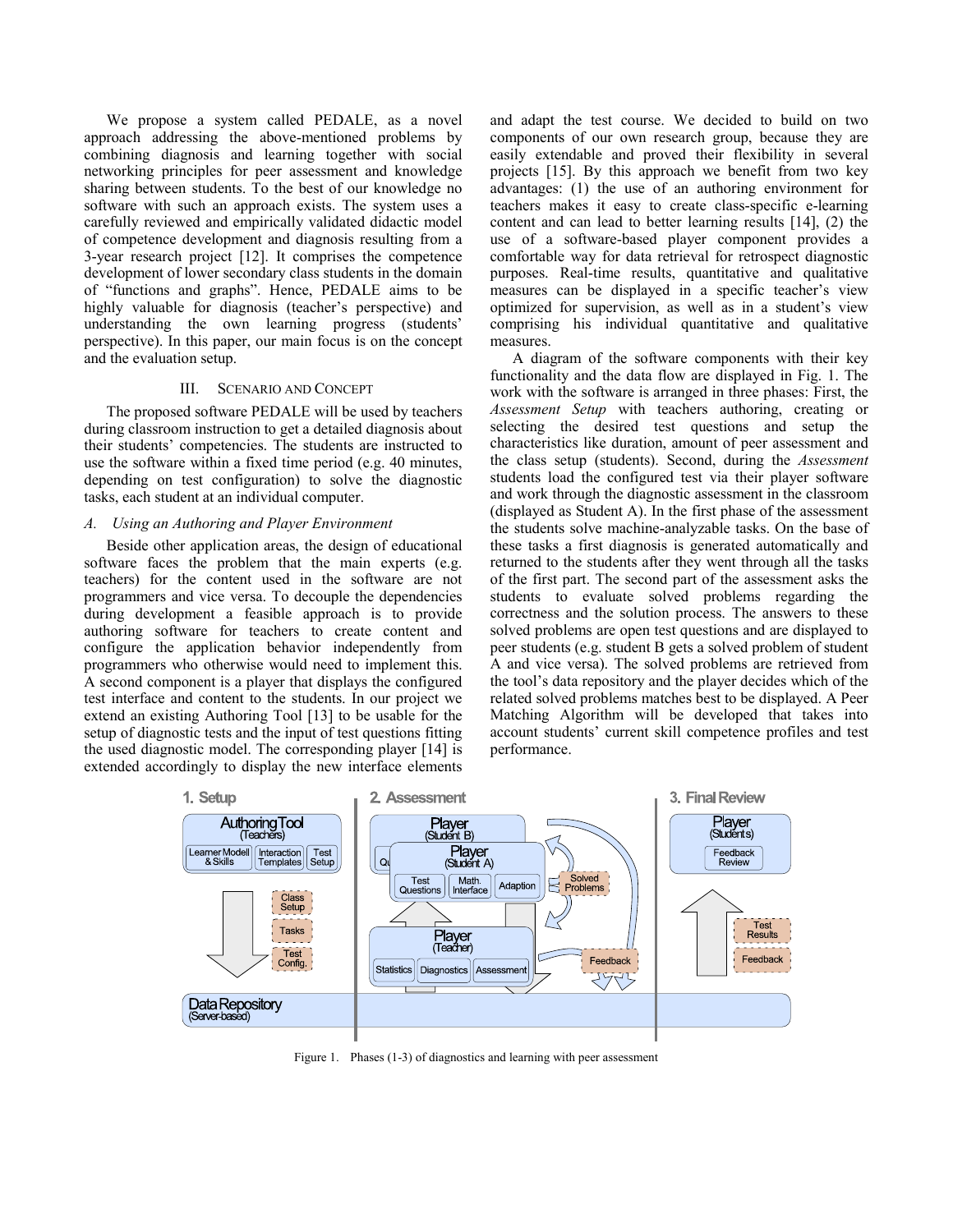The given peer feedback is then stored for later review. Additionally, a second player version is provided to teachers for monitoring the students' progress and for final review of all solved problems. In a final *Feedback* phase the students are provided with all their assessment results and peer feedback, as well as a feedback from the teacher.

## *B. Adaptive Diagnosis*

As a sound diagnosis of the students' current state of knowledge is required for effective and individual learning, we use the diagnostic instrument developed in the 3-year project HEUREKO [3]. Within the project a competence model for the mathematical domain "functions and graphs" for lower secondary level students was developed. Focus of the model is the heuristic use and change between the fundamental mathematical representations (numerical, graphic, symbolic, verbal) what can be considered as a significant competence of mathematical problem-solving and modelling [16]. Theoretical didactic models of ability that have proven successful at a national as well as an international level were operationalized and empirically assessed in order to provide an empirically grounded instrument for diagnostics and promotion that can be applied to school practice. The Rasch analyses proved a fourdimensional model to be the best predictor. Furthermore, the separability of these dimensions could be shown. Latent class analyses indicate that seven typical competence profiles can be identified empirically across the model dimensions [16]. The resulting competency model here provides the basis for a diagnostic instrument for mathematical competencies in the domain "functions and graphs", while at the same time offering approaches to promotion. The underlying model maps four dimensions of competencies on three levels of mastery. The first two levels comprise tasks that require a predefined input like multiple choice, decisions and numerical solutions, plotting points, intercepts or intersections. The highest level comprises open format replies like describing and reasoning.

We are transfering the paper-based tests about the understanding of mathematical functional dependencies into a software-represenation and provide an user-interface that allows students to choose between and produce verbal expressions, to draw and modify graphs, to develop and modify algebraic terms and to note and complete numerical representations.

About  $\frac{3}{4}$  of the questions can be assessed automatically by the software as the solutions and results are definite. Variants of correct and incorrect students' solutions are taken from the results of the HEUREKO-Research Project. The questions that ask for open text input and the corresponding given answers (Solved Problems) are assessed by the teacher and peers while the student continues solving the next tasks. PEDALE uses the results to update the internal didactic learner model and select further questions accordingly. This adaptive diagnosis is possible without risking the comparability of the results due to the didactic model behind. The test questions are all categorized into several dimensions mapping exactly the tested competencies. Consequently the use of the appropriate didactic model avoids the *Diagnosis* 

*Adaption Problem* stated above. From the adaptive diagnosis approach we convey the first hypothesis for evaluation:

*H1: Enhancing diagnosis with adaption lowers the number of needed test questions to achieve the same accuracy as tests without adaption (paper-and-pencil tests).* 

## *C. Peer Assessment*

The test itself will be organized into several parts, each containing questions for specific dimensions of the model. With the completion of one part of the underlying diagnostic model a student (Student B) is asked to review so called solved problems of this domain. These are questions that display the approach and/or solution of another student (Student A*)* and that ask student B to

- decide whether or not the approach is correct, partly correct or not correct and to rate it on a given scale  $(1=complex right, 3 = about 50 percent correct,$  $5 =$ all wrong),
- give qualitative feedback on where he identifies mistakes,
- give hints how to solve the task differently or correctly and
- finally to correct the graphs (if applicable).

The peer assessment helps solving the *Computer Diagnosis Problem*. It enables us to provide open test questions with PEDALE and still get a reasonable assessment result. The learners' assessment of peer solutions is of great value for the learning process as it prompts the students to reflect a given solution and set it in relation to their own approach and knowledge. In doing so students are encountered with (a) real solutions and (b) approaches and mistakes of students with same social and learning background [17].

*H2: Assessing solutions of other students enhances learning: Students gain a better awareness of their own knowledge about the assessed domain.* 

For peer assessment the effects of social networks have to be taken into account. Conflictive forces influence the student's motivation to invest time and energy in providing a good or average feedback to peers. Research in Social Network Analysis shows complex interdependencies between individuals in a social network. Studies show for settings in which people feel themselves as part of a common organizational team (like a school or class) a strong motivation to help each other with constructive and qualitative feedback [18]. However, in a classroom environment a competitive situation can exist. The influence on the peer feedback in this scenario remains an open research question. We investigate with one setup for evaluation, whether students provide more appropriate feedback to students from a different class (with a different teacher) or to close friends, where the emotional connection is valued higher than the potential disadvantage of helping a competitor. It is expected that students in general have the desire to see and comment other students' solutions as research for computer-supported collaborative learning environments indicates [19]. The proposed peer assessment setup is expected to support group learning aspects with knowledge sharing through feedback and to prevent the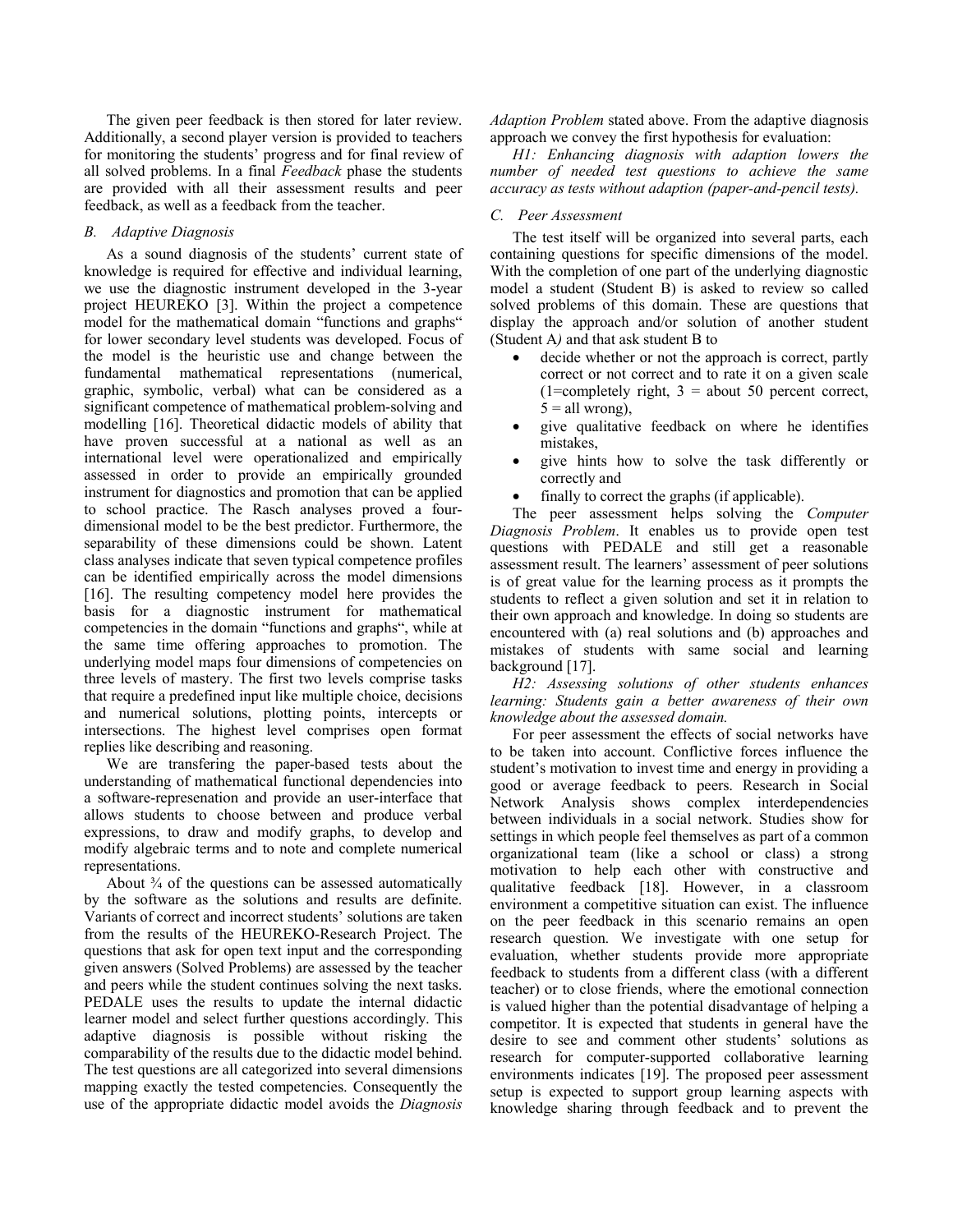*Individual Group Assessment Problem*, because the students still carry out the test parts independently from each other.

*H3: Due to competitiveness in class, students give better feedback to peers from different classes (no competition) and close friends as to class companions.* 

*H4: Students are more motivated to use the tool when they have the possibility to reflect other students' solutions and give feedback.* 

#### *D. Provision of Feedback*

When the assessment time is over students are provided with a direct feedback. The tool returns an evaluation of the machine-analyzable questions as well as the feedback given by peers and the teacher. As Social Network Analyses indicate, the level of trust plays a major role for giving advise and critics [20,21]. The transferability of effects of trust and closeness for classroom settings remains to be explored. As students share a more similar cultural background, language and interests with their peers as they do with the teacher, it is expected that feedback of other students is valued as a positive additional learning source. As the overall feedback is displayed after the test, it does not raise the *Individual Group Assessment Problem*.

*H5: Students value peer feedback positive for learning* 

#### IV. EVALUATION APPROACH

The validity and reliability of the diagnostic questions is shown in [3]. Based on the diagnostic instrument we evaluate the technical feasibility and the validation of the electronic instrument at the beginning of the school year  $2011/12$  in three  $9<sup>th</sup>$  grade classes. The assessed competencies are expected to be available for the students but need to be revived and checked by the teacher in order to get a status quo and plan the next instructional unit. The evaluation of the computer-supported diagnostic instrument will last three weeks with a 1.5 hour diagnostic test each week in three school classes in parallel. The teachers and schools attending the study were already committed to the HEUREKO project. The tests for the classes will consist of the following setups, each in one class:

- Setup  $\alpha$ : A paper-based test, consisting of the rearranged HEUREKO test questions as a reference group
- Setup β: A PEDALE-based test (same questions as paper-based) with no feedback function as an indicator of changes due to software implementation of the test
- Setup **γ**: A PEDALE-based test with feedback to and from anonymous peers (no displaying of names) as an indicator of the influence by feedback functionality
- Setup δ: A PEDALE-based test with feedback to and from peers of same school class and parallel school classes with displayed names as an indicator of the influence by social ties between students and anticipated competition.

### V. RELATED WORK AND FUTURE WORK

E-Learning environments that can serve diagnostic purposes are in the scope of different research interests. Intelligent Tutoring Systems try to keep track of the student's input and are predefined in a very elaborate way [4]. They are proved to be useful to provide feedback in time of the problem solutions. In addition didactic research proved the advantages of methods like learning by teaching, collaborative learning and the benefits of social exchange for motivation [6].

The impact of peer assessment has been studied earlier [8], highlighting the positive effects like raising interest for challenging tasks and fostering prosocial behavior. Beside a general interest of students in examining peer work [19] better knowledge acquisition has been shown for computersupported collaborative work as well [22]. From the field of computer science the Social Network Analysis has carried out extensive research to investigate the phenomenon of knowledge sharing over weak ties between users not closely related [21,23,24]. Strangers are strong providers of help and knowledge without a directly expected reward [18].

Software Adaption to the progress of individual learners is especially investigated in the field of Serious Games for Learning [25,26] as this field combines the challenges of dynamic reactions to user behavior in the game as well as the learned skills. Therefore software maintains a player model to adapt to characteristics of decision behavior in games and updates the probabilities of learned skills in a learner model. These models' states parameterize specific issues like next scenes, challenges and information displayed to users.

Due to the former research it is expected to find evidence for H1, H2 and H4 to support the core concept of the stated approach of combining diagnosis with peer assessment for learning. Competitiveness in school class has certainly to be taken into account as a factor for peer assessment. However because the field test described above cannot affect any marks of students and covers the mathematical content of the previous school year, students might not consider competitiveness during the peer assessment, which will result in no significant proof for H3. If there is evidence supporting H3, considering this aspect in further projects seems to be reasonable. Last, if beside H4 indications for H5 can be found, we will further intensify our integration of Social Networking components.

Technical issues for future work include the creation of a web-based solution that can be used by students not only in the classroom, but also accompanying homework to assess peers' solutions, receive feedback and develop knowledge together in a *Social Adapting Diagnostic and Learning Environment*.

#### ACKNOWLEDGMENT

The research and development introduced in this work was partly funded by the German Research Foundation (DFG-GK-1223).